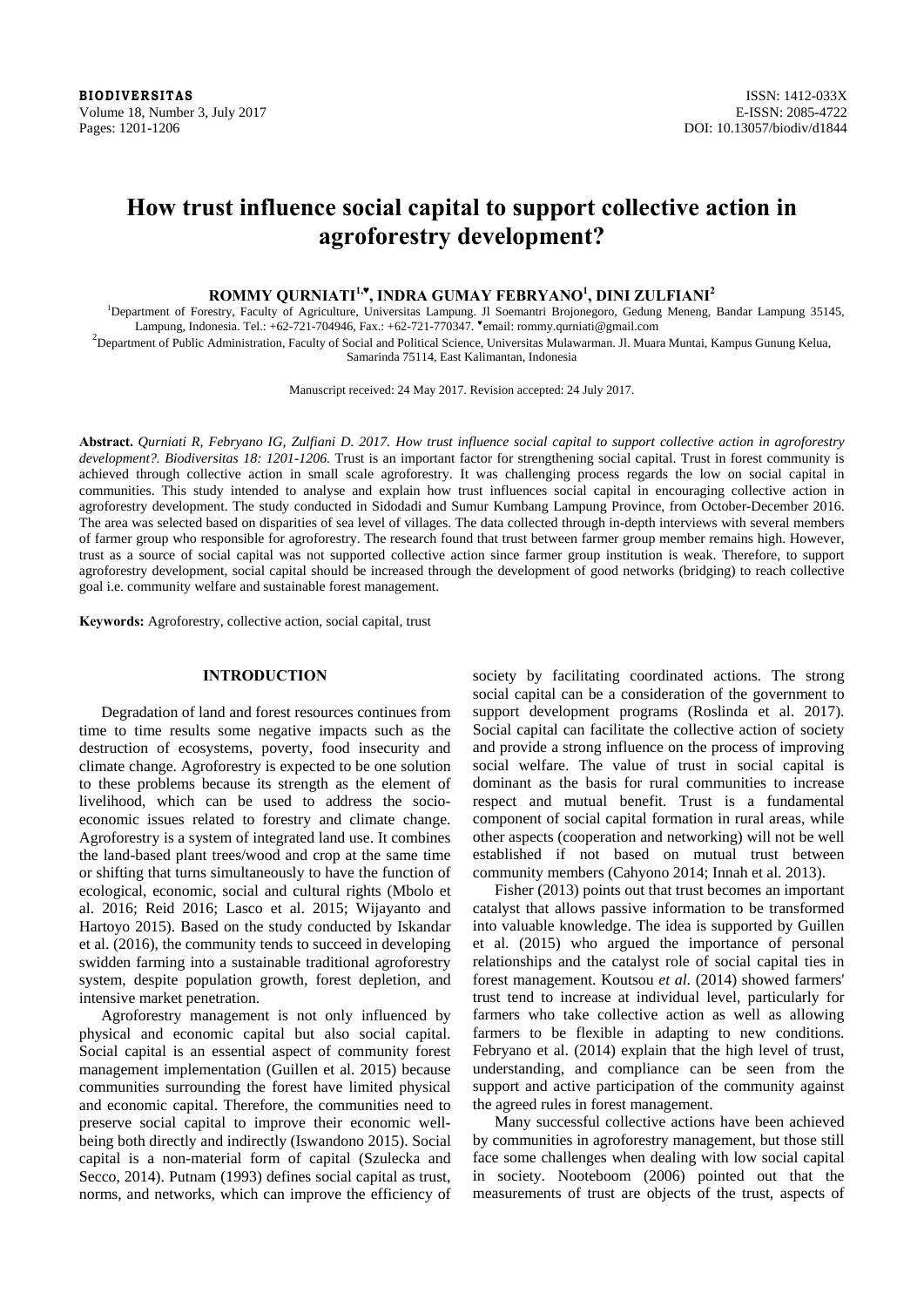behavior, the limits of trust, and the distinction between reliability. Therefore, this study aimed to analyze and explain how trust influences social capital to encourage collective action in agroforestry development in forest area managed by surrounding community.

# **MATERIALS AND METHODS**

## **Study area**

The research was conducted for three months (October-December 2016), at two locations in Lampung Province, Indonesia; Sumur Kumbang Village, Kalianda District, South Lampung Regency and Sidodadi Village, Teluk Pandan Subdistrict, Pesawaran District. Sidodadi and Sumur Kumbang, just like other villages in Indonesia are agricultural areas and most of the population is engaged in farming. The topography of Sidodadi Village is lowland (7- 25 m above sea level) and is approximately 29 km from the capital city of Lampung Province; while Sumur Kumbang is a plateau and located at 400 m above sea level and is about 68 km from the capital city of Lampung Province.

Sidodadi and Sumur Kumbang are surrounding forest villages. Land management in both villages is done by applying agroforestry pattern. Sidodadi Village is adjacent to Wan Abdul Rahman Forest Park (Tahura WAR), whereas in Sumur Kumbang is located in the area of Forest Protection Management Unit (KPHL) Rajabasa. The average land holding of the community in Sidodadi ranges from 0.25 to 4 ha whereas in Sumur Kumbang varies from 0.25-1 ha. Sidodadi community who manage the forest does not have land outside the forest, on the other hand, almost all of the community in Sumur Kumbang owns land outside the forest.

Data collection is done in several ways: structural interview, in-depth interviews, observation, focus group discussion and document analysis. The collected data are then analyzed descriptively on how trust influences social capital to support collective action in agroforestry management. The analysis used four implications of trust measurement implications by Nooteboom (2006). First, it should be clear what the object of trust is, such as: whether institutional, organizational, or individual. Second, a distinction must be made, between trust in competence and trust in intentions or, in implementation a distinction between opportunism and lack of commitment. Third, one should be aware that trust always has its limits, so the question is not so much whether there is trust, but how far it goes, where its limits are, and to what those are due. Fourth, a distinction should be made between reliance and trust, i.e. between control and trust that goes beyond control.

# **RESULTS AND DISCUSSION**

## **Agroforestry development**

The communities of Sidodadi and Sumur Kumbang lived and settled in the forest until the late 1980s. However, after the government implemented the reforestation program, they were forced out of the forest. Hence, the dependency of livelihood on the forest was still high as they kept extracting forest to fulfill their needs even though they no longer living in it. The livelihood continued degraded the forest by cutting the trees down and started to grow coffee and cocoa as monoculture system. According to Hidayat (2017), people's dependency upon surrounding forest is common, particularly for communities living adjacent to natural forests.



**Figure 1.** Research location in Lampung Province, Indonesia. A. Sidodadi Village, Pesawaran District, B. Sumur Kumbang Village, South Lampung District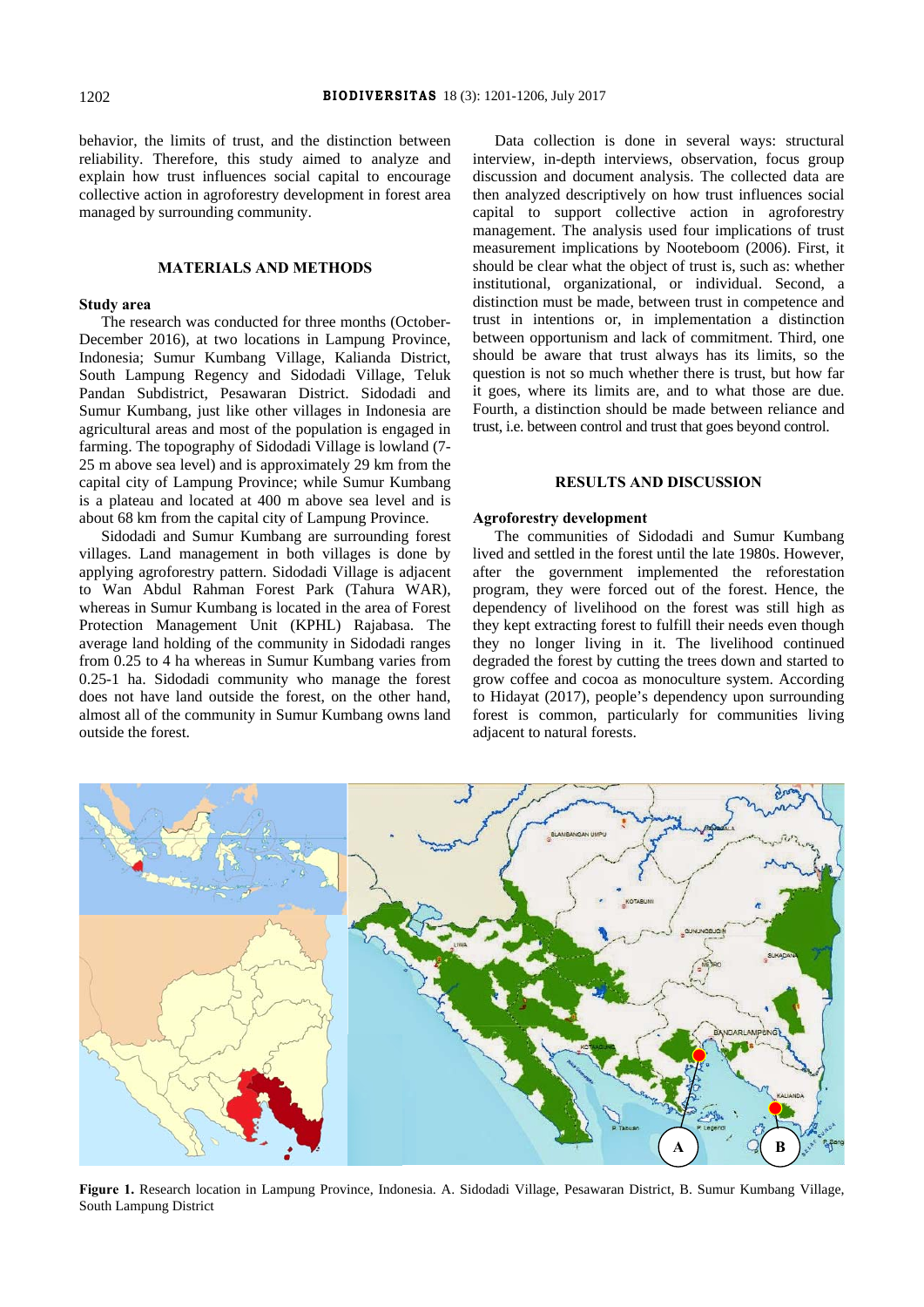In 2000's in Sidodadi there was a change of cropping pattern from coffee or cacao monoculture to a mixed pattern of coffee or cacao and Multi Purpose Trees Species (MPTS). The change in cropping pattern was firstly introduced in community forestry program (HKm) establishment. The implementation of HKm is by involving forest farmer groups under the forestry service. HKm is primarily implemented to achieve two goals; improving people's livelihoods and forest conditions (Mohammed and Inoue 2012; Kaskoyo et al., 2014). Sidodadi community is recommended to plant high canopy plants such as wood and MPTS and is prohibited to cut tree stands in the forest. Some trees species that exist in community management areas are *taboo* (*Tetrameles nudiflora*)*, benda* (*Artocarpus elasticus*)*, gondang* (*Ficus variegata*)*,* and *bayur*  (*Pterospermum javanicum*). MPTS were planted between coffee and cacao that already exist in the land. The seedlings of MPTS were provided by the government and distributed through the farmer groups. Some MPTS species grown are coconut (*Cocos nucifera*), durian (*Durio zibethinus*), rambutan (*Nephelium lappaceum*), candlenut (*Aleurites moluccana*), mango (*Mangifera indica*), cinnamon (*Cinnamomum burmannii*), areca (*Areca catechu*), cempaka (*Michelia champaca*), duku (*Lansium domesticum*), and avocado (*Persea americana*). Kaskoyo *et al*. (2014) argued that the purpose of growing MPTS species in HKm area is to enrich or expand existing farmland cover to create a multi-strata crown.

In contrast to Sidodadi, the former forest area in Sumur Kumbang was dominated by *repong damar* trees; a local name for damar (*Shorea javanica*). Besides damar, there are *gintung* (*Bischofia javanica*)*, gelam* (*Melaleuca leucadendro*n)*, kedaung* (*Parkia roxburghii*)*, dadap*  (*Erythrina variegata*)*,* and *kiara* (*Ficus sp*) with its average diameter ranges from  $\pm$  40-80 m. Damar is the main source of income for the community, but when production and prices of damar fall, the trees are cut down and replaced by coffee and cacao in monoculture system. Accordingly, coffee and cacao replace damar as the main source of income for the community. Subsequently, since the community management area of Sumur Kumbang became part of Protection Forest Management Unit (KPHL) of Rajabasa in 2011, information about the importance of high canopy plant increased and people started planting MPTS.

Currently, forest cover conditions in both villages are better but not dominated by forest trees (wood) but MPTS that was grown with agroforestry patterns. The willingness of the community in Sidodadi to grow MPTS between coffee and cocoa based on their awareness of the importance of water conservation functions (ecological). In line with Roshetko et al. (2013); Rahman et al. (2014); Rahman et al. (2017), agroforestry is a dynamic ecologically-based practice of growing trees on farmland alongside crops. The communities in both villages realized since forests were dominated by cocoa and coffee, many water springs disappeared. Moreover, the river became dry and caused lack of water in the dry season. At this time, tree species were planted mainly near the water spring outside the community management area, while MPTS

planted inside the community management area. In addition to its ecological function, MPTS plant can be a long-term source of income considering that MPTS product can be harvested only once a year. To earn a short-term income, communities plant low canopy vegetation among MPTS such as bananas (*Musa sp.*), chili (*Capsicum sp.*), tomato (*Solanum Iycopersicum*), celery (*Apium graveolens*), lemongrass (*Cymbopogon nardus*), turmeric (*Curcuma longa*), and ginger (*Jingiberis rhizoma*). Hasbullah et al. (2016) stated that the people who planting multiple crops have great hope and suspend the sources of income from multi-purpose tree species. When the main crop production is no longer optimal, they still can have income from distraction plants (MPTS and crops).

Sumur Kumbang community has a better knowledge about the benefits of high canopy plant, however only some of them willing to plant MPTS on their land. On the other hand, most people in Sidodadi agree to plant MPTS in their land. The Sumur Kumbang community does not expect the productivity of coffee or cocoa decline due to MPTS canopy cover. In Sumur Kumbang, most of MPTS is the existing plant in the community management area and new planted MPTS are still few and they only plant on the empty area, interrupted between by trees, and coffee or cacao. Various efforts to increase public trust in developing MPTS in Sumur Kumbang continue to conduct by the government (KPHL) and universities.

So, to promote the sustainability of agroforestry, the community create an unwritten rule regards MPTS planting and harvesting in the forest area. Institutional protection by custom rules provides greater space for civil society to participate in the efforts to achieve sustainability of function and utilization of forest resources (Hidayat 2017). In Sidodadi, the community who do not plant MPTS in their forest areas will be penalized, and will not allow managing the land in the forest. In addition, if someone cut a tree in the forest, then he will get a penalty and has to plant 10 trees as a replacement at the same site. Similarly, the Sumur Kumbang also has an unwritten rule related to the planting of MPTS in forest areas. However, the content of these regulations has not been socialized to the communities. Rules and sanctions refer to mutually agreed behavior patterns and the degrees of compliance of individual behavior in the community (Szulecka and Secco 2014; Nursidah et al. 2012). Until now there are no members of the community in two villages who violate the rules. Common rules, norms, and sanctions are the mutually agreed or handed-down norms of behavior that give individuals the confidence to invest in collective action, knowing that others will do similarly (Roslinda 2016).

#### **Trust and collective action in agroforestry development**

Trust is focused on personal relationships underlying agroforestry application in the forest area. Suharti et al. (2016) stated that trust has become crucial in a daily relationship. The relationship is influenced by the characteristics of individuals in the community. When people repeatedly communicate and interact with each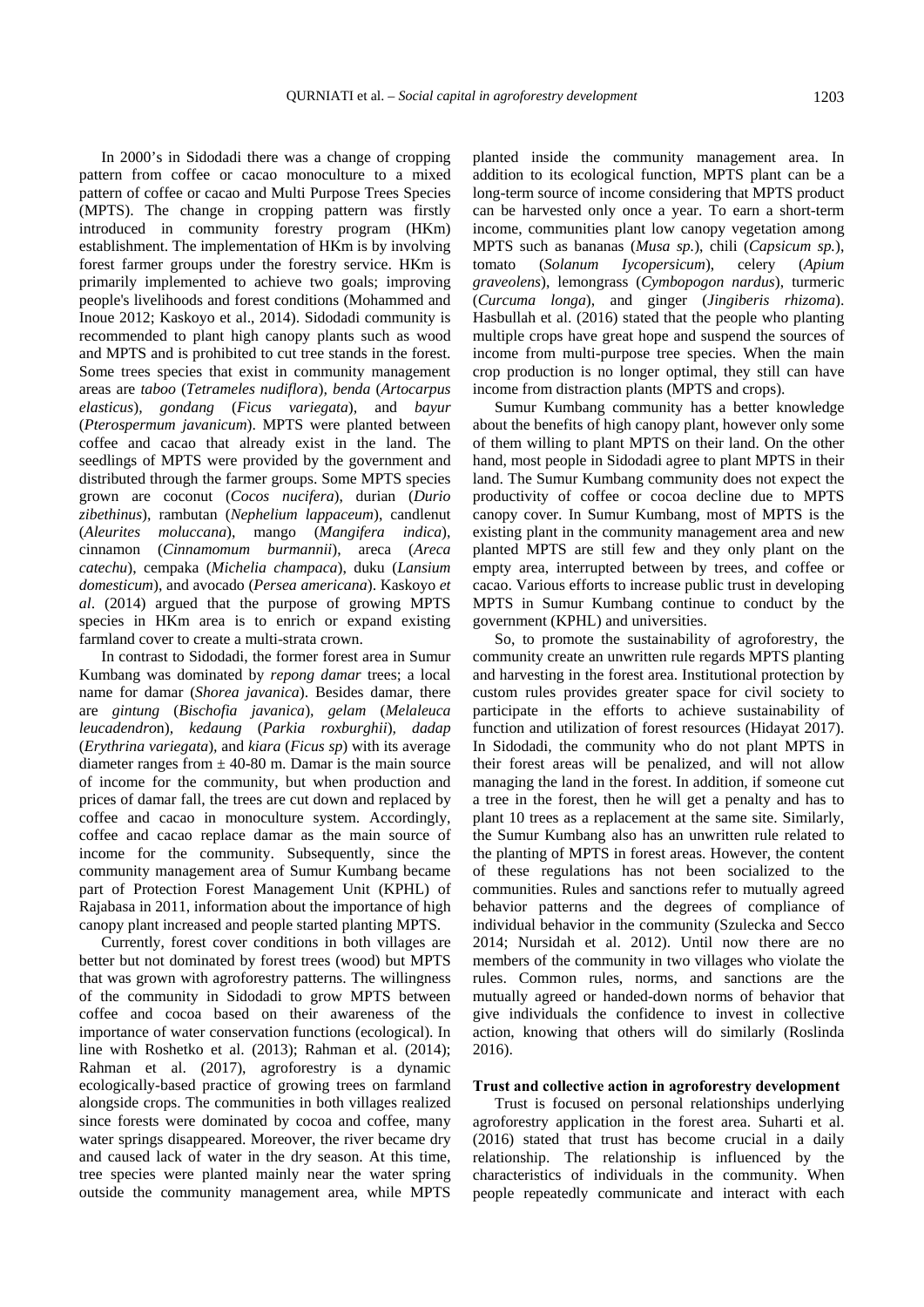other, they can learn whom to trust, and how to organize themselves to gain benefits and avoid harm (Schauppenlehner-Kloyber and Penker 2016). Nahapiet and Ghoshal (1998), argued that at an individual level, the source of trust derived from the values originated from religious beliefs, the competence of a person and openness among the community members. The Sidodadi and Sumur Kumbang communities are relatively homogeneous. Sidodadi community is dominated by Javanese (89%) and Sumur Kumbang is dominated by Sundanese (95%). The majority of the populations in these two villages are Muslims. The similarity in tribe, religion and family relationships that exist in Sidodadi and Sumur Kumbang communities strengthen the trust in the community, as bonding in social capital. Bonding social capital is presented as trust among closer and exclusive networks where members know each other very well (Guillen et al. 2015). With strong bonding, communities become more open to communicate and coordinate to manage the land in forest areas. In line with Acedo and Gomila (2015), trust can be identified as a key determinant of the quality of cooperation and participation. The greater sense of trust to others means stronger cooperation among the people. Subsequently, trust among the people then increases their awareness on the benefits of growing woody perennial/MPTS instead of only coffee and cacao in their land.

Trust requires the truster vulnerable, taking a risk that the trustee will act in their best interest (Buntain and Golbeck 2015). The strong communities trust in Sidodadi and Sumur Kumbang is implemented by their willingness to replace coffee and cocoa with MPTS. This decision brings the implication that people need to seek alternative income as a substitution for coffee and cacao to meet both short-term and long-term needs. Nevertheless, Evizal et al. (2016) found that shade trees with high percentage of MPTS have an adverse impact on coffee productivity. However, this does not discourage the communities in both villages to continue developing agroforestry. They implement the cash crop combination (coffee, cacao) with MPTS to increase their income. Unfortunately, due to the limitation of land holdings as well as the lack of knowledge and skills of the community to generate income from offfarm, imposed the people on working as on-farm laborers. Accordingly, limitations to seek alternative or additional income can be a threatening the trust of the community to maintain their land with agroforestry system. In fact, people's dependence on forest land is very high. Hasbullah et al. (2016) state, in the socioeconomic dimension, finding the solution for alternative income that can increase the farmer revenue is crucial.

The trust of Sidodadi community to plant woody perennial/MPTS is also influenced by the farmer awareness of their physical ability. As they are getting older, their ability to work in agricultural land will be increased. MPTS is more suitable for elderly farmers because it does not require regular maintenance, while in contrast, coffee and cacao plants should be maintained regularly for optimal results. In addition, MPTS has a long period in production that can be considered as savings (income) in the future. The cocoa-based agroforestry systems could be implemented to conserve biodiversity (forest tree species) of surrounding forest landscape through a multi-purpose based approach of forest tree species (Mbolo et al. 2016). Understanding about the importance of MPTS for biodiversity conservation should be provided for the community of Sumur Kumbang.

The increasing level of trust amongst the community in both villages is as a result of the decreasing level of illegal logging, as well as the community effort in controlling the forest fire. The existence of mutual trust causes unrequired supervision because others behave in accordance to the desired. As stated by Schauppenlehner-Kloyber and Penker (2015), trust is a special thing that importance for the success of a process and to greater motivation for collaboration. The monitoring of illegal logging in Sumur Kumbang has been conducted by the cooperation between community and forest police. While in Sidodadi, an additional help comes from *Mandor* (forest administrator). *Mandor* is a native of Sidodadi who works as a volunteer in supervising the illegal logging activity. However, *Mandor* still gets paid for about 200,000 IDR/15 USD per month by the government just for transportation fee. *Mandor* in Sidodadi is actually in charge of supervising the management and utilization of forest areas, but nowadays they also act as a mediator between communities and the government. *Mandor* is the most community trusted party to be asked forest management issues. Forest police and extension staff have never provided guidance and extension to Sidodadi community directly, although the community feels the need of coaching to increase their knowledge and skill in forest management to improve their social welfare.

The lack of communication process between the government or other stakeholders with the group member still happens in both villages. The role of the government is far from community's expectations, particularly in Sidodadi. Cooperation and coordination between government and community in Sidodadi were well conducted during 2000-2004. However, as the police of HKm program in protected forest expired, the collaboration between the community and the government also ended. Currently, communication between the community in Sidodadi and the forestry department (government) insufficient. In contrast, the community in Sumur Kumbang is still accompanied by the government through KPHL Rajabasa and also local NGO as a representative under KPHL program. The government representative communicates intensively only with the administrators of farmer groups, hence the coordination is not optimal and far from community's expectation. This condition can be a threat of trust in forest management, particularly in agroforestry development. The communications between community and external parties (bridging) could have a significant role to change and bring progress and innovation for group members (Qurniati et al. 2017). Bridging of social capital could represent a more sustainable alternative, increasing the long-lasting institutional trust that is less dependent on certain individuals. Achieving a good balance between bonding and bridging social capital is necessary. It means, there is a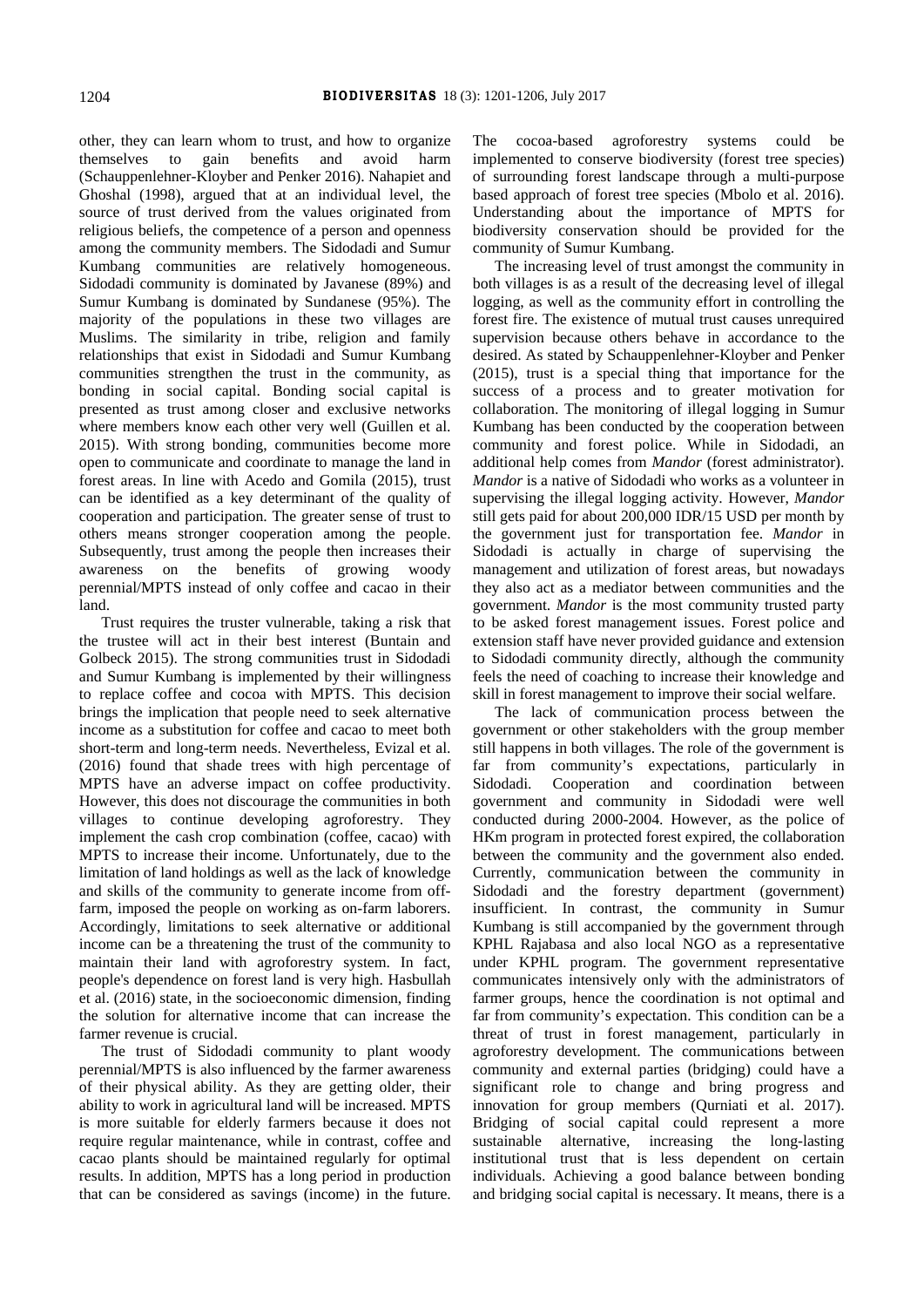need to improve generalized trust among parties outside the group (bridging), so they can take part in open and inclusive networks providing collective benefits, to become a member of farmer group.

The farmer group in Sidodadi was formed in 2000, but since 2004 there has not been group activity at all. Meanwhile, the group at Sumur Kumbang was formed in 2013, but since the group formation is top down, participation of the members of the group is quite low. Those weaken farmers groups in both villages and instigate lack of coordination and communication both inside and outside of the group. The ability to act is a prerequisite in creating added value for the organization. This requires an ability to communicate and coordinate honestly and correctly, ability to build an emotional bond, a passion for dialogue, cooperation skills as a team, and ability to learn and adapt, as well as efforts to increase participation (Nurtjahjawilasa et al. 2015). The coordination and communication will affect the collective action needed to achieve collective goals of the society. The low of collective action in both villages are reflected particularly from limited cooperation that can be established between local people with other parties outside the group in joint activities or in responding to the existing problems to increase community's welfare.

Local institutions play an important role in resource management, as communities take an active role in implementing legislation for collective action in sustainable resource management (Febryano et al. 2014). Collective action for the natural resource management shapes by individuals and its transformations within groups and individuals. It holds the greatest promise for the collective and sustainable governance of natural resources (Meilasari and Sugiana 2012) and individuals who can mitigate negative outcomes resulted from resource use that livelihoods depend on (Senganimalunje et al. 2016). Agroforestry is intended to be an alternative for sustainable forest management, unfortunately collective action on developing agroforestry practices in both villages is still weak. The high of trusts in both villages have not encouraged collective action. Agroforestry was practiced individually, but due to their limitations regarding financial capital and technical assistance in the management of agroforestry, products resulted from agroforestry are only for subsistence. Therefore, it requires a permanent network (not project) with a bridging party so that the community can improve the relationship collectively. Provision of technical experts related to agroforestry management and policy makers and access to funding source are tremendously needed. By applying agroforestry techniques, surrounding forest communities could increase their social economic condition while assuring sustainable forest management.

#### **REFERENCES**

- Acedo CC, Gomila A. 2015. Trust matters: a cross-cultural comparison of Northern Ghana and Oaxaca Groups. Front. Psychol 6: 1-14.
- Buntain C, Golbeck J. 2015.Trust transfer between contexts. J Trust Manag 2 (6): 1-6.
- Cahyono B. 2014. The role of social capital in improving the community welfare of tobacco farmers in Wonosobo regency. Ekobis 15 (1): 1- 16.
- Evizal R, Sugiatno, Prasmatiwi FE, Nurmayasari I. 2016. Shade tree species diversity and coffee productivity in Sumberjaya, West Lampung, Indonesia. Biodiversitas 17 (1): 234-240.
- Febryano IG, Suharjito D, Darusman D, Kusmana C, Hidayat A. 2014. The roles and sustainability of local institutions of mangrove management in Pahawang Island. Jurnal Manajemen Hutan Tropika 20 (2): 69-76.
- Fisher R. 2013. 'A gentleman's handshake': the role of social capital and trust in transforming information into usable knowledge. J Rural Stud 31: 13-22.
- Guillen LA, Wallin I, Brukas V. 2015. Social capital in small-scale forestry: a local case study in Southern Sweden. For Pol Econ 53: 21- 28
- Hasbullah IA, Sjarkowi F, Asmani N, Yazid M. 2016. Socio entropy system approach for analyzing of social forestry management in Indonesia. Jurnal Managemen Hutan Tropika 2 (2): 126-136.
- Hidayat S. 2017. The use by local communities of plants from Sesaot Protected Forest, West Nusa Tenggara, Indonesia. Biodiversitas 8 (1): 238-247.
- Innah HI, Suharjito D, Dharmawan AH, Darusman D. 2013. Collective action typologies and reforestation in indigenous community of Biak, Papua. Jurnal Manajemen Hutan Tropika 19 (1): 11-22.
- Iskandar I, Iskandar BI, Partasasmita R. 2016. Responses to environmental and socio-economic changes in the Karangwangi traditional agroforestry system, South Cianjur, West Java. Biodiversitas 17 (1): 332-341.
- Iswandono E, Zuhud EAM, Hikmat A, Kosmaryandi N. 2015. Integrating local culture into forest conservation: a case study of the Manggarai tribe in Ruteng Mountains, Indonesia. Jurnal Managemen Hutan Tropika 21 (2): 55-64.
- Kaskoyo H, Mohammed AJ, Inoue M. 2014. Present state of community forestry (Hutan Kemasyarakatan/HKm) program in a protection forest and its challenges: case study in Lampung Province, Indonesia. J For Sci 30 (1): 15-29.
- Koutsou S, Partalidou M, Ragkos A. 2014. Young farmers' social capital in Greece: trust levels and collective actions. J Rural Stud 34: 204- 211.
- Lasco RD, Espaldon MLO, Habito CMD. 2015. Smallholder farmers' perceptions of climate change and the roles of trees and agroforestry in climate risk adaptation: evidence from Bohol, Philippines. Agrofor Syst 90: 521-540.
- Mbolo MMA, Zekeng JC, Mala WA, Fobane JL, Chimi CD, Ngavounsia T, Nyako CM, Menyene LFE, Tamanjong YV. 2016. The role of cocoa agroforestry systems in conserving forest tree diversity in the Central region of Cameroon. Agrofor Syst 90: 577-590.
- Meilasari A, Sugiana. 2012. Collective action and ecological sensibility for sustainable mangrove governance in Indonesia: challenges and opportunities. J Pol Ecol: 184-201.
- Mohammed AJ, Inoue M. 2012. Explaining disparity in outcome from community-based natural resource management (CBNRM): a case study in Chilimo Forest, Ethiopia. J Environ Plan Manag 55: 1248- 1267.
- Nahapiet J, Ghoshal S. 1988. Social capital, intellectual capital, and the organizational advantage. Acad Manag Rev 23: 242-266.
- Nooteboom B. 2006. Social capital, institutions and trust. Discussion Paper 35: 1-22.
- Nursidah, Nugroho B, Darusman D, Rusdiana O, Rasyid Y. 2012. Institutional development to build a successful local collective action in forest management from Arau Watershed Unit Management Area, West Sumatera. Jurnal Manajemen Hutan Tropika 18 (1): 18-30.
- Nurtjahjawilasa, Kartodihardjo H, Nurrochmat DR, Justianto A. 2015. The performance of forestry human resources in licensing forest utilization, the lease of forest area, and the release of forest area. Jurnal Management Hutan Tropika 21 (2): 76-82.
- Putnam RD, Leonardi WR, Nonetti RY. 1993. Making Democracy Work Civic Traditions in Modern Italy. Princeton University Press, New Jersey.
- Qurniati R, Hidayat W, Kaskoyo H, Firdasari, Inoue M. 2017. Social capital in mangrove management: a case study in Lampung Province, Indonesia. J For Environ Sci 33 (1): 8-21.
- Rahman SA, Rahman MF, Sunderland T. 2014. Increasing tree cover in degrading landscapes: 'integration' and 'intensification' of